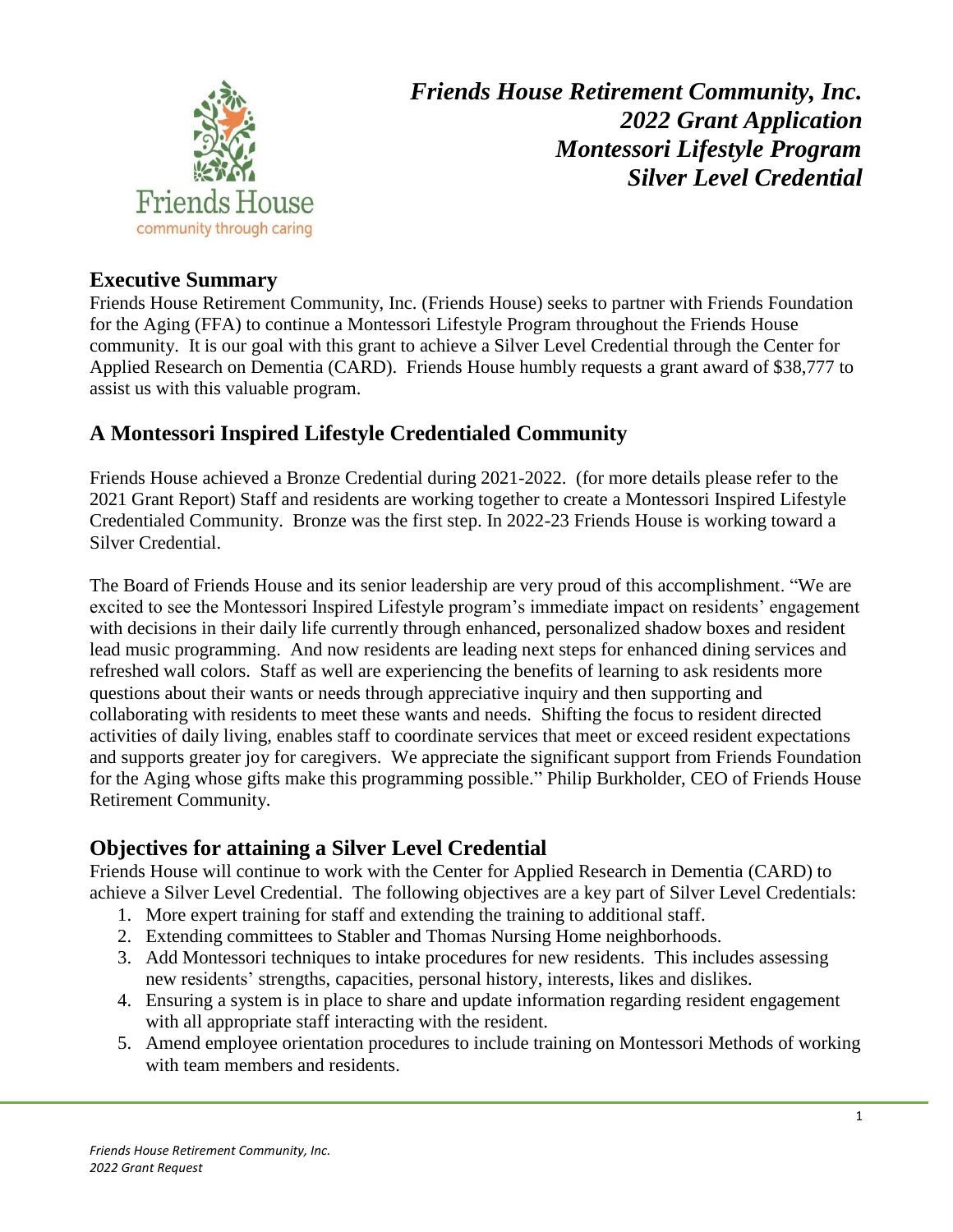- 6. Residents largely control and maintain community elements and the environment.
- 7. A self-assessment of the facility completed and submitted to CARD.
- 8. Personalization of rooms, to include color, entry frames, and furniture.
- 9. An interdepartmental team meet on a regular basis to explore causes of responsive behaviors in each resident and to determine interventions; staff members who deliver personal care as well as staff from a variety of departments such as housekeeping and dining are included in these teams.
- 10. Staff members are evaluated based on what they enable residents to do for themselves.

#### **Will your efforts/actions change?**

After spending a year working toward a Bronze Level Credential, through a pandemic, and a change in Nursing Home Administrator; Friends House is committed more than ever to go the distance and become a Gold Level Credentialed facility. Our next step in the process is to attain a Silver Level Credential in 2022-23, the Gold the following year. Person to person care with employees and residents using Montessori methods is becoming a way of life at Friends House. Every action and policy consider "Everything you do for me, you take away from me" Marie Montessori.

## **How will you know if the program is successful?**

- For residents, an increased engagement and decrease in responsive behaviors and focusing on a specific task.
- For staff, an increase of engagement and productivity and decreased turnover. Employees will take a Gallup Q12 prior to the program and during the program.
- Decrease in psychotropic drugs, measured by comparing medical records prior to the program and studying the records during implementation of the program.
- Visitor feedback, family satisfaction surveys regarding staff. Gallup Q12 studies will be used throughout the program
- Being awarded a Silver Rating from The Center for Applied Research in Dementia